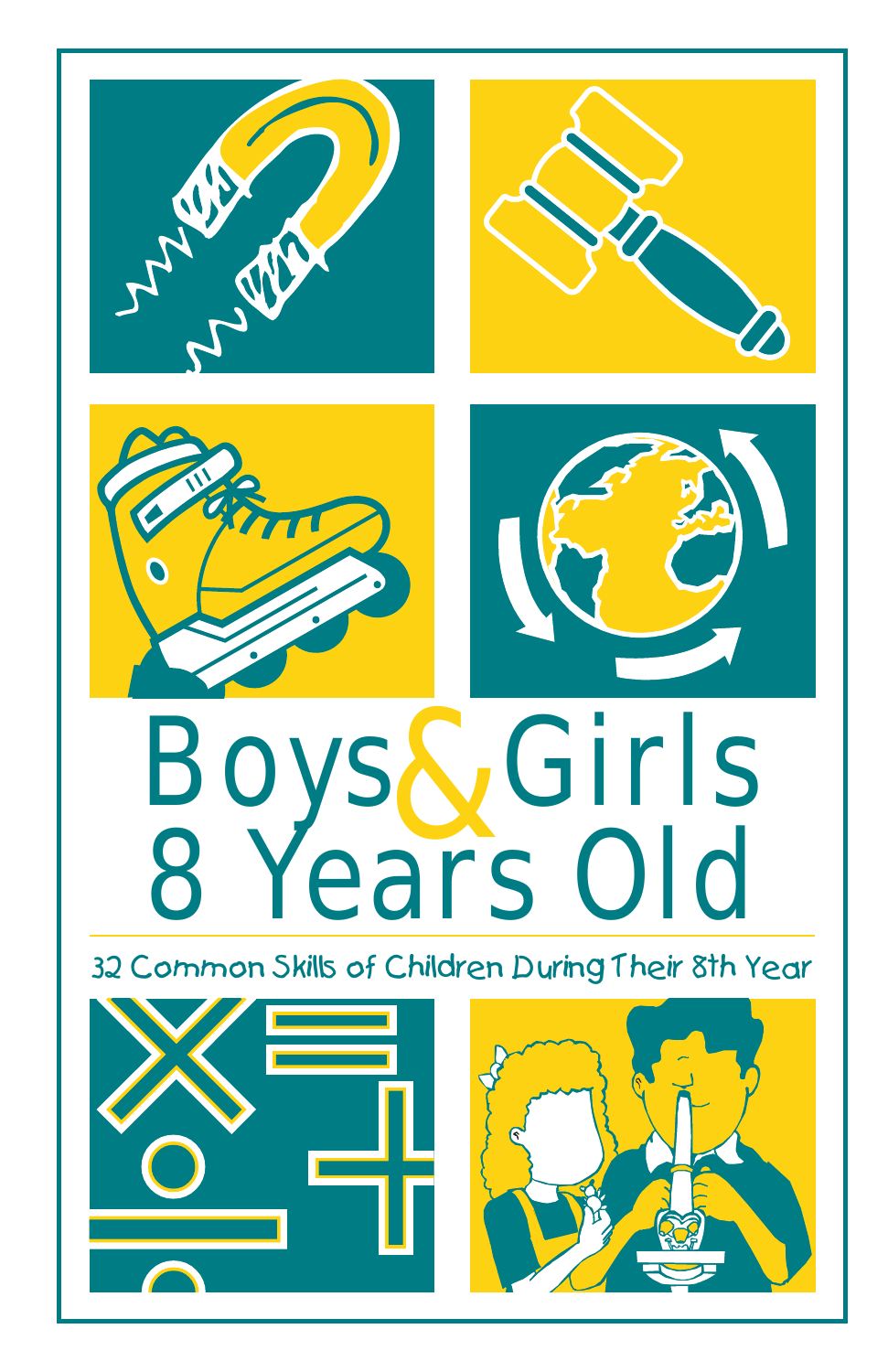# Young children are always learning.

They grow and develop at different rates, have different interests, and different experiences. This guide presents some of the skills most children are able to do during their 8th year.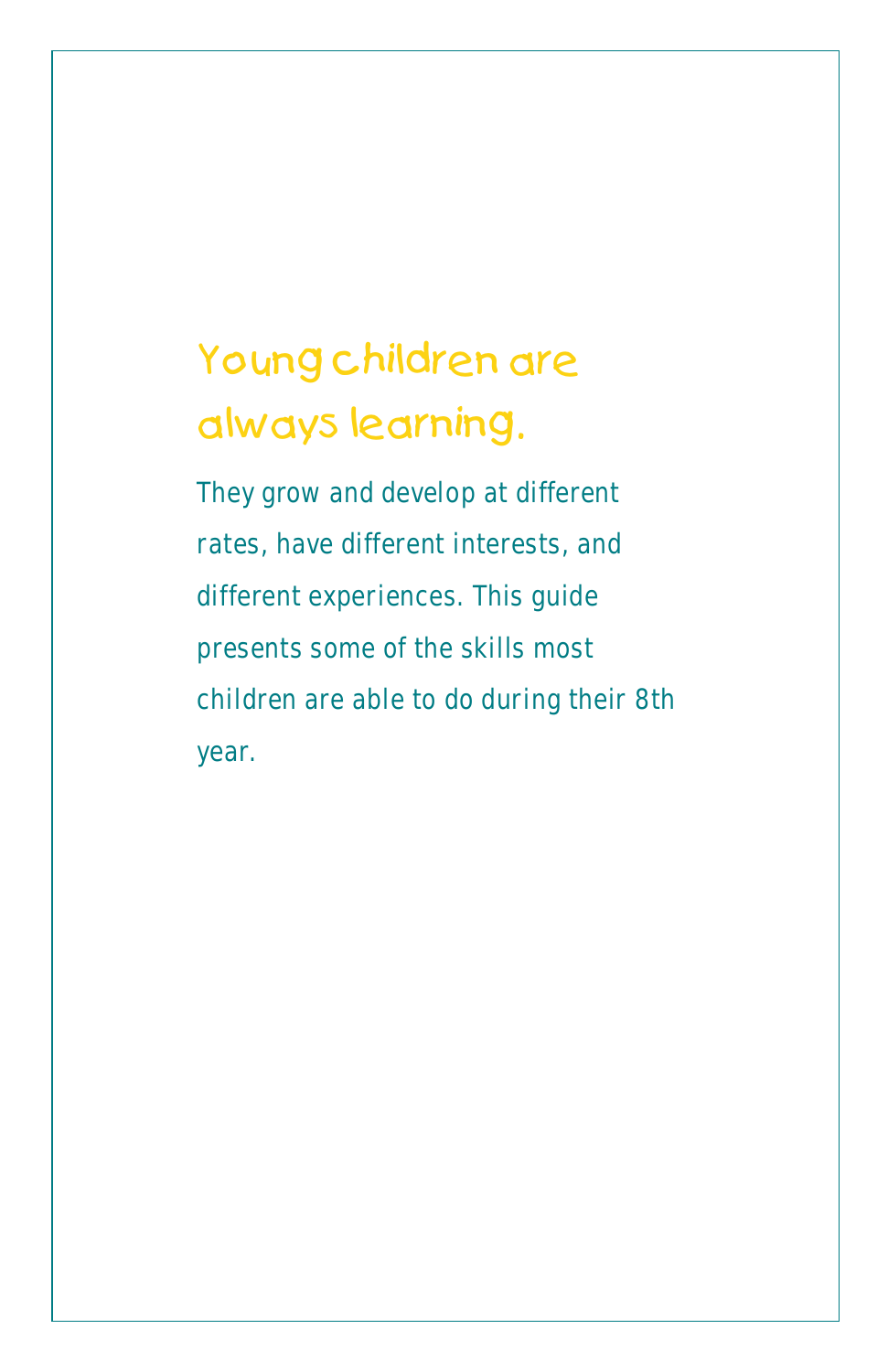# During the 8th year, a child.

#### l. Shows more self confidence

- chooses friends because they like the same things
- looks at her/his own work and can talk about what is good and what needs to be improved
- knows that mom or grandpa love her/him as much as they love other brothers and sisters

#### Makes good decisions 2.

- helps the group organize a game without being bossy •
- knows not to start a fight when someone makes her/him mad •
- makes independent decisions even when friends do not agree

#### 3. Has good manners and good self control

- uses other's things carefully and puts them back when finished •
- asks permission to use other's things
- puts things away quickly when asked
- adjusts to schedule changes without crying or complaining •
- does not interrupt when mom is on the telephone •

#### 4. Is an eager and curious learner

- explores special interests in depth •
- thinks about the different ways to do a job before beginning it •
- makes choices about materials, activities, work and play partners •
	- makes a plan before getting started on new projects

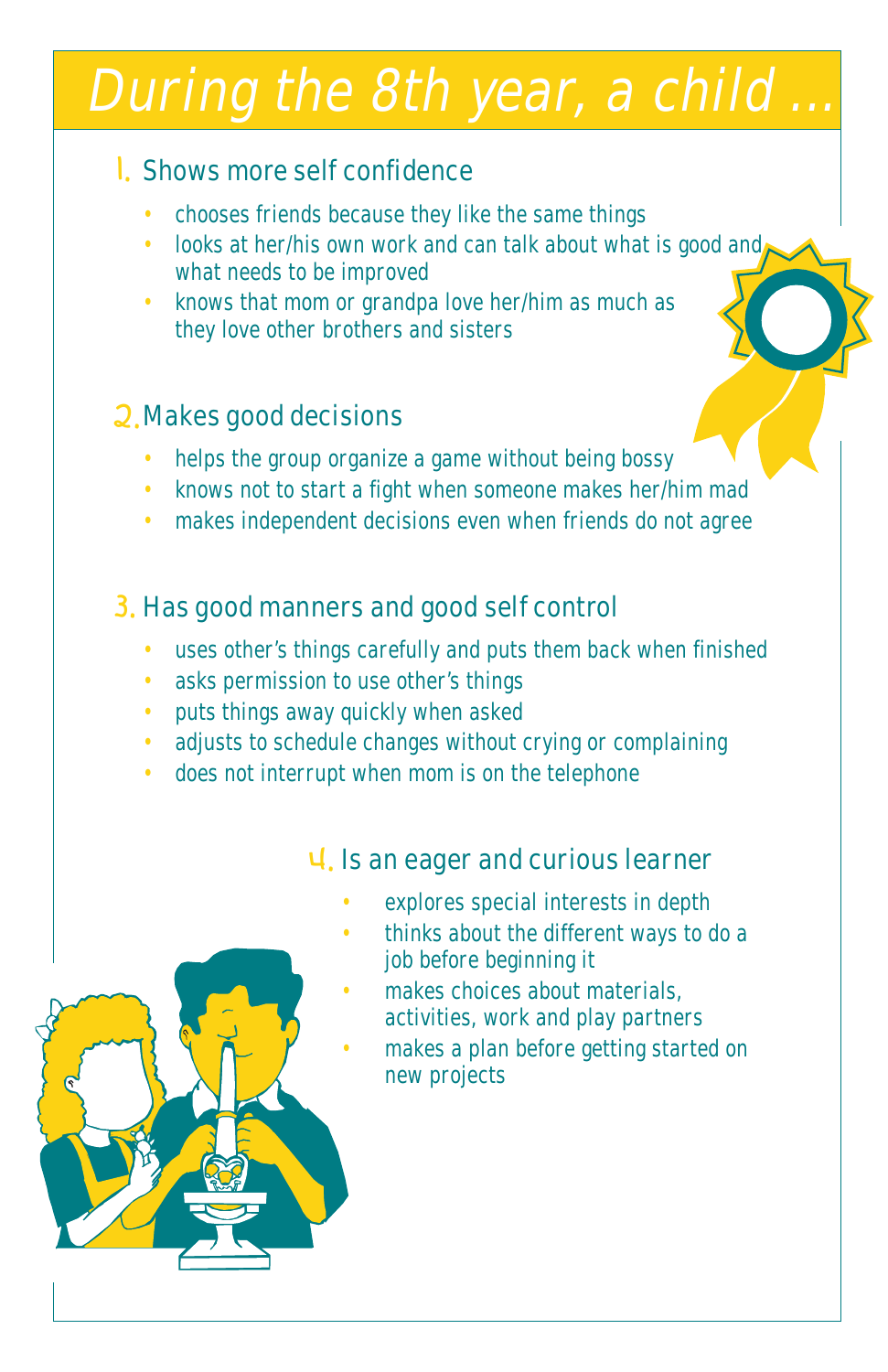#### **5**. Gets along well with friends

- plays and works with others without fighting •
- welcomes new players to a game
- is sometimes the leader and sometimes the follower at playtime
- thinks about the ideas others have before deciding how to do something
- enjoys planning and doing projects with friends

#### **6.** Cares about other's feelings

- invites less popular children to play •
- talks to mom about how to help friends who have problems
- cares about what others say or want to do

#### Listens closely and understands 7. conversations

- asks mom questions to know more about what people are discussing •
- can follow directions that have many steps to them •

#### 8. Is good at talking to other people

- speaks clearly and uses expressive language •
- thinks for a few minutes about things before saying them
- talks about things that are interesting to many people

#### Enjoys reading 9.

**Step <sup>1</sup>**

**Step <sup>2</sup>**

**Step <sup>3</sup>**

- makes connections between her/his life and what is in books
- begins to read more quickly, not reading word-by-word
- can guess how a story might end before reading it in the book

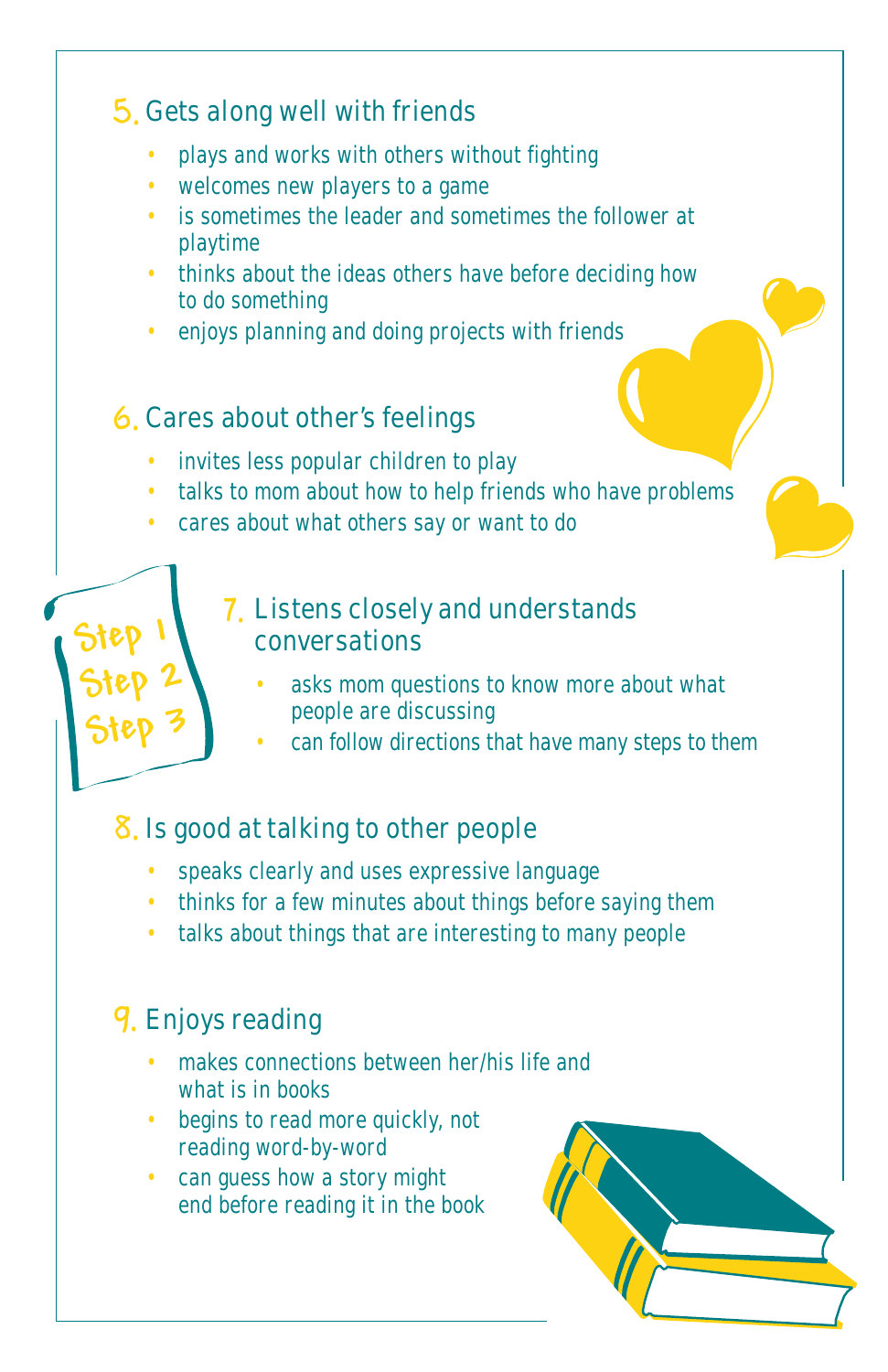#### Writes for a variety of reasons 10.

- helps mom make a shopping list •
- writes reports for school
- writes a letter to the Governor to request information on the state

#### II. Begins to be a better speller

- notices when words she/he writes are not spelled correctly •
- asks how to spell words less often •

#### Writes good stories 12.

- can write a story that has a beginning, middle and end •
- knows how to write a story that will be interesting to the person who will read it •

#### 13. Explores and solves problems using shapes and designs

- can draw a picture that is exactly like another picture •
- puts several shapes together to make a design •

#### lu, Begins to understand how to estimate, multiply and divide numbers

- guesses that there are 250 pennies in the jar, and then counts to be sure •
- explains to you that 6x3 is really 6+6+6 •
- can figure out how many cookies each child gets if there are 24 cookies and 8 children •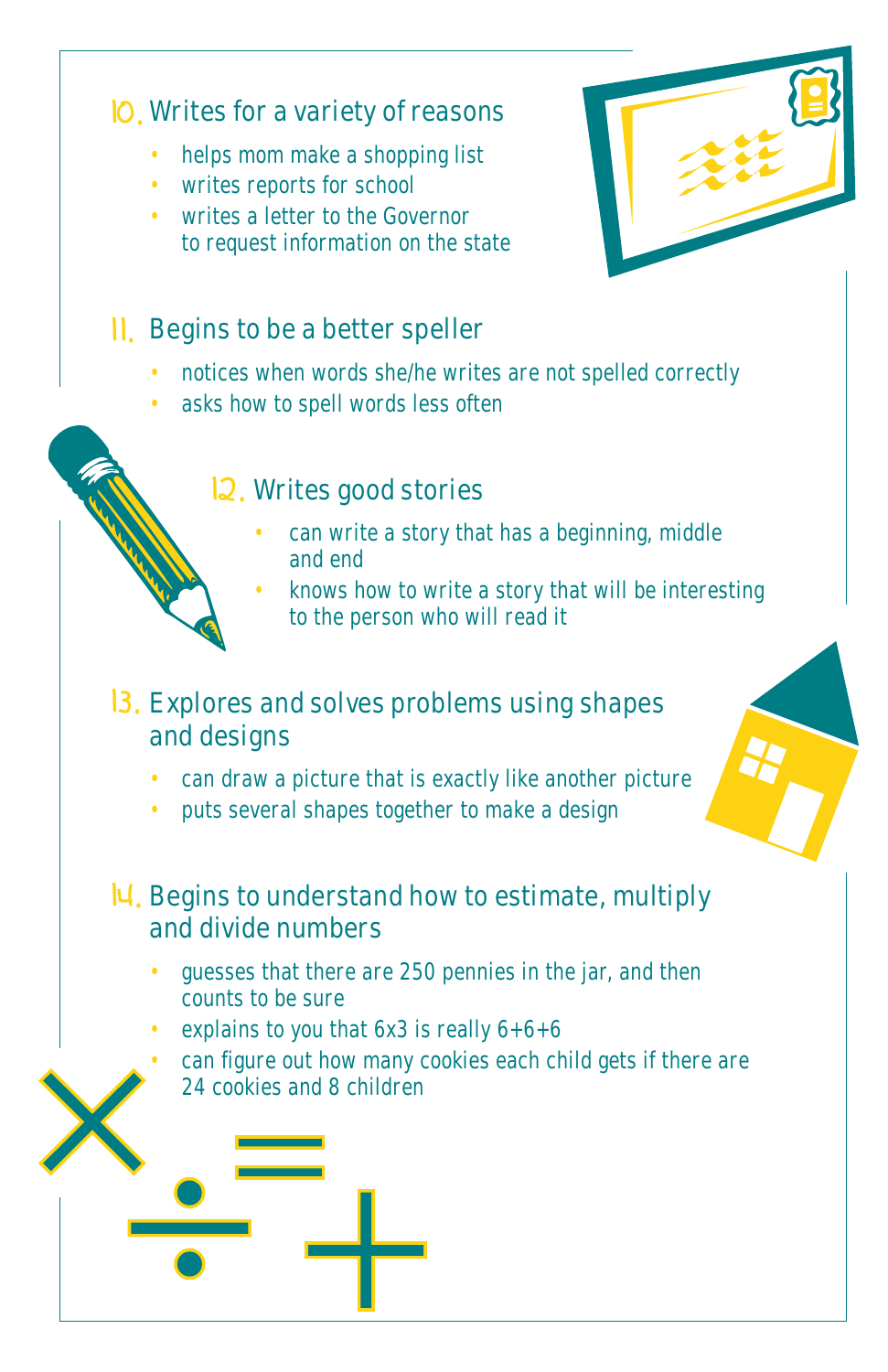#### **15**. Has a better understanding of numbers

- knows what comes next when counting 69, 79, 89,
- can add how much money (in dimes, pennies and quarters) is in the piggy bank
- begins to understand the meaning of 1/2, 1/3, 1/4 •

#### Enjoys sorting objects using two or three guidelines 16.

- sorts pictures of animals by where they live and what they eat •
- separates hockey cards by league, team and position •

#### 17. Is able to explain how to solve problems

can explain why to carry the ones when adding two digit numbers  $(27 + 16)$ •

 $\overline{O}$ 

makes a chart to keep track of how many hits and runs each baseball team gets •

#### Learns to measure things 18.

**3**

**27**

**1**

**+16**

**4**

- can tell time using a regular clock
- uses a tape measure to measure friends and family members

#### Enjoys organizing information 19.

- looks at a number of different books for information on a favorite subject
- makes lists of things to do while on vacation
- keeps a list of movies she/he has watched
- keeps a telephone/address book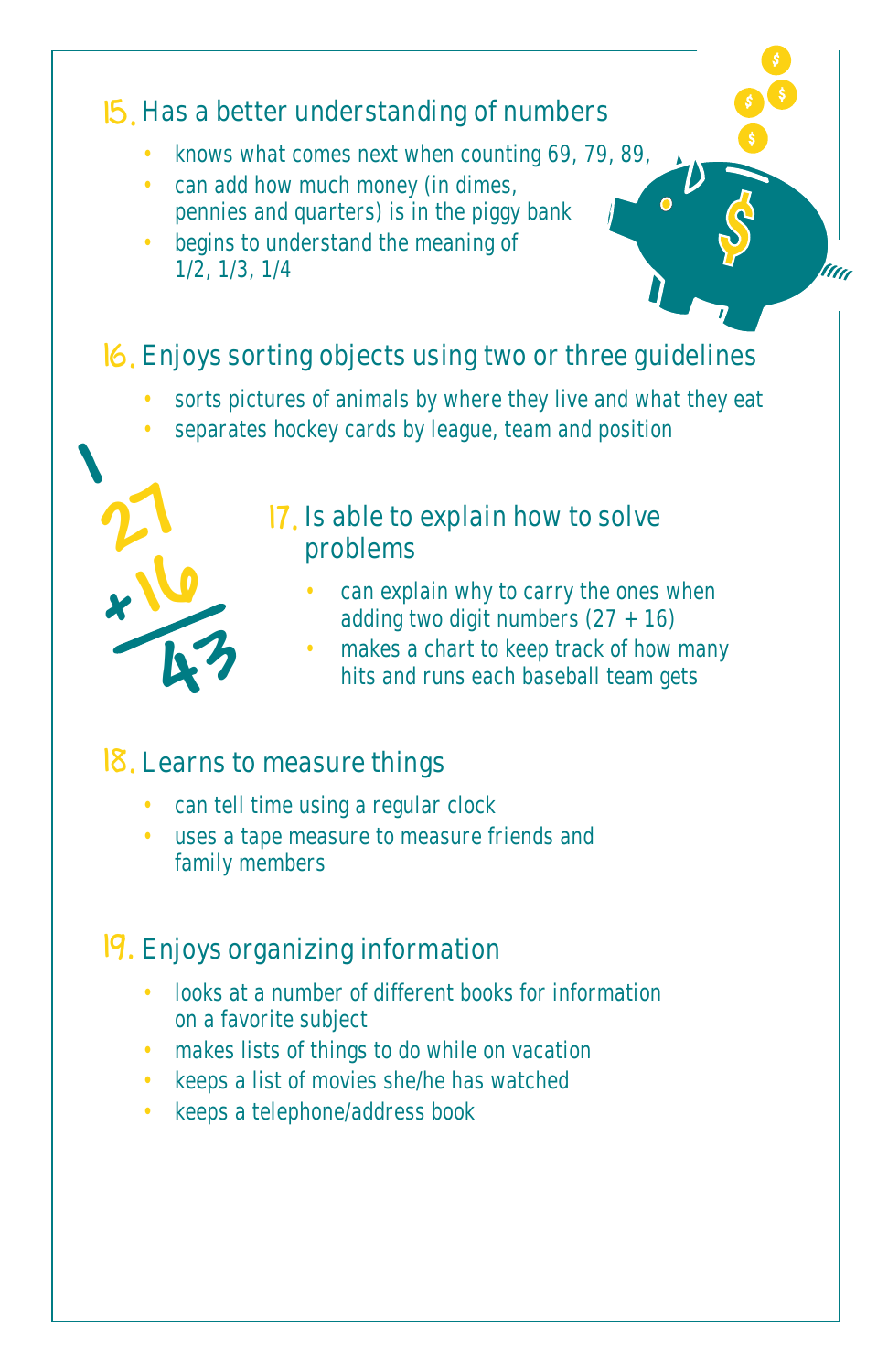#### 20. Wants to watch how plants and animals live 2. Likes to do experiments and predict what will happen 22. Begins to understand why and how things happen 23. Likes to hear about how things used to be and how they are now enjoys seeing if the tomato plant has tomatoes yet studies how the hamster holds and eats its food and how it builds its nest • looks at the animals' houses when visiting the zoo uses a magnet to see what will stick to it and what will not times how long it takes water to become an ice cube or an ice cube to melt tells how the earth moves and why it is dark at night watches how some things float in water and some things sink, and explains why this happens asks dad what he did as a child "in the olden days" before TV was invented wants grandpa to tell about the work he used to do enjoys testing the string to see how strong it is • • • • • • • • •

likes to learn games mom played as a child (jacks, hopscotch, jump rope) •

**ANDER**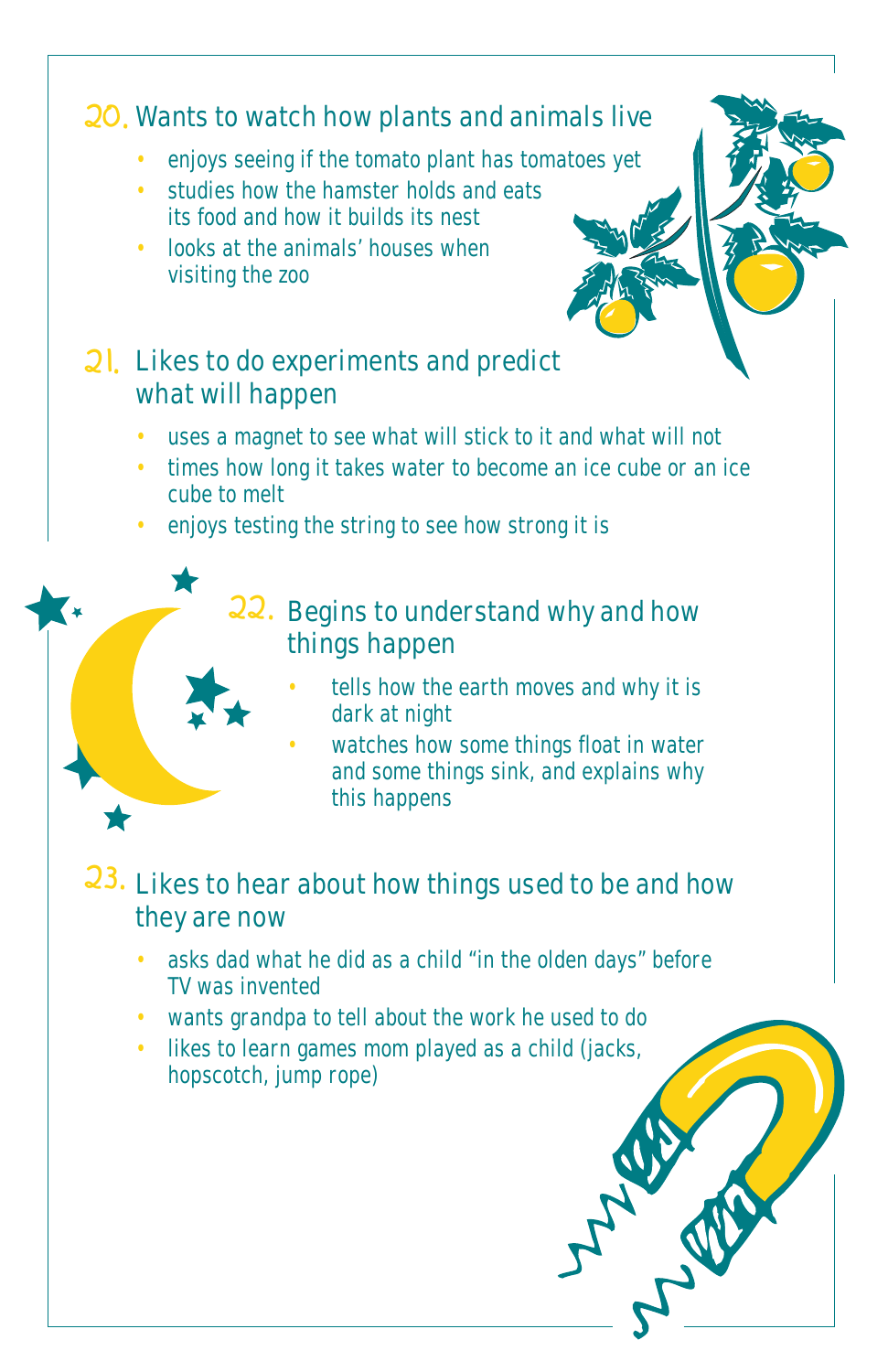#### Understands the need for laws and for rules 24.

- helps friends decide who is right about the game rules and who is playing fairly •
- pretends to be a courtroom judge and tells the men selling drugs that they must go to jail •
- tells you what she/he will do when she/he becomes President of the U.S. •

#### 25. Wants to make the earth a good, clean place to live

- knows not to litter and tells others not to litter •
- sees the smoke from a truck and asks about the pollution it is causing •

#### 26. Asks questions about the past and the future

- What would have happened if no one discovered the telephone?
- Why did we build space ships to go to the moon?
- How did anyone know how to make a computer?

#### 27. Knows that people did things differently in the past than they do today

- draws pictures of people from earlier years (Pilgrims, cavemen) •
- writes about how people's lives were different before computers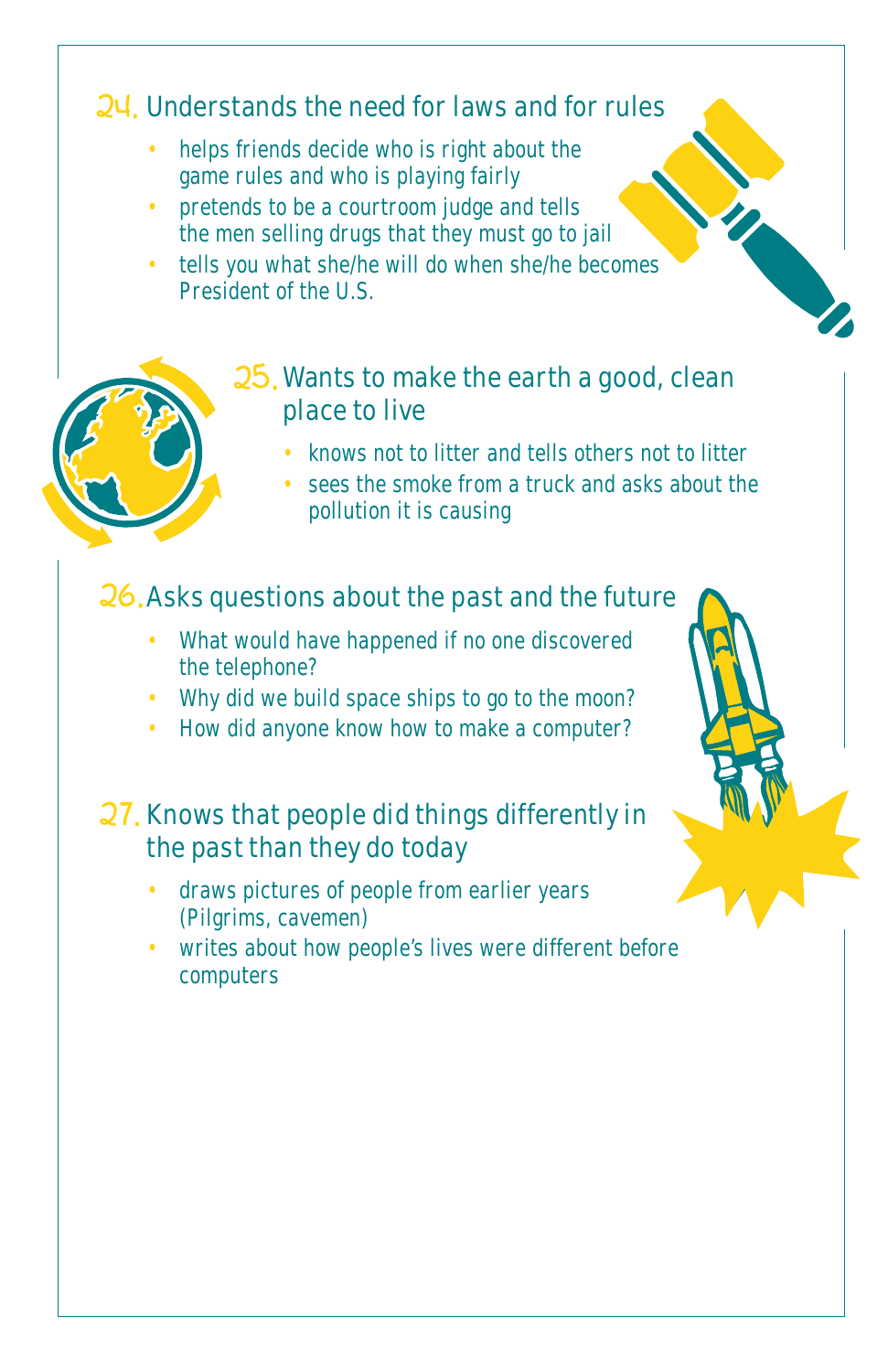#### 28. Shows good health and safety habits

- keeps body and hair clean and neat •
- follows traffic safety rules
- washes hands before meals •

#### 29. Moves with good speed and coordination

- runs, swerves, changes direction without falling •
- can do cartwheels and flips and enjoys trying harder stunts •
- can skate or roller blade •

#### 30. Enjoys making and doing things using her/his hands

- enjoys stringing very small beads to make a necklace
- wants to try to sew a button on a shirt
- uses tools to build with wood
- starts to use cursive writing

#### 3<sup>1</sup>. Shows lots of interest in things others are doing

- wants to learn the words to the new song that friends are singing
- looks closely at the artwork done by the other children
- asks her/his uncle if she/he can learn his computer program •

#### Likes trying new ideas 32.

- mixes different foods together to make a new taste
- builds a piece of artwork using many different materials
- rearranges toys and books on the shelf in a new order •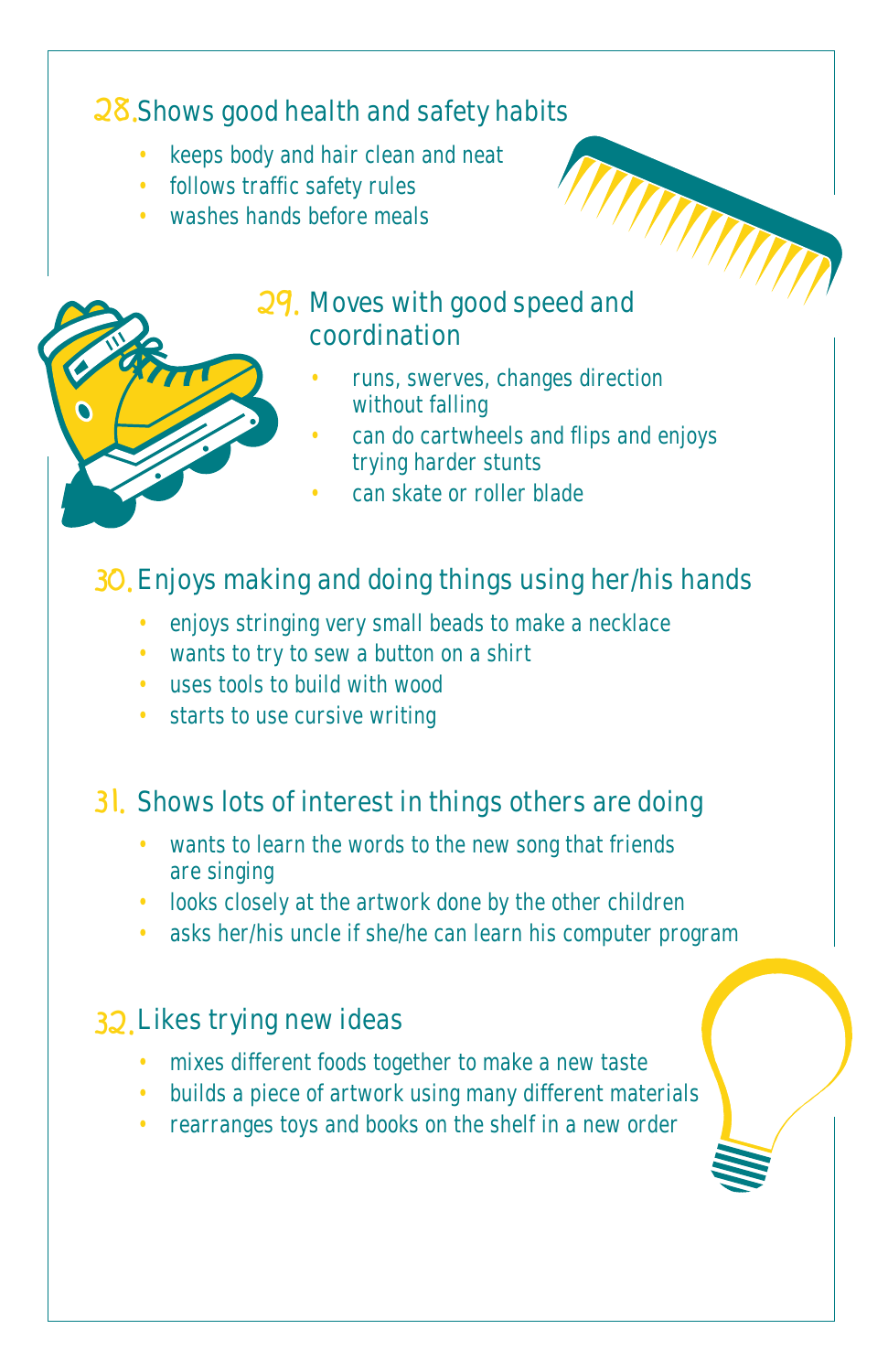## During the 8th year, a child ...

- 1. Shows more self confidence
- 2. Makes good decisions
- 3. Has good manners and good self control
- 4. Is an eager and curious learner
- 5. Gets along well with friends
- 6. Cares about other's feelings
- 7. Listens closely and understands conversations
- 8. Is good at talking to other people
- 9. Enjoys reading
- 10 Writes for a variety of reasons .
- 11. Begins to be a better speller
- 12 Writes good stories .
- 13. Explores and solves problems using shapes and designs
- 14. Begins to understand how to estimate, multiply and divide numbers
- 15 Has a better understanding of numbers .
- 16 Enjoys sorting objects using two or three guidelines .
- 17. Is able to explain how to solve problems
- 18. Learns to measure things
- 19. Enjoys organizing information
- 20 Wants to watch how plants and animals live .
- 21. Likes to do experiments and predict what will happen
- 22. Begins to understand why and how things happen
- 23. Likes to hear about how things used to be and how they are now
- 24. Understands the need for laws and for rules
- 25. Wants to make the earth a good, clean place to live
- 26. Asks questions about the past and the future
- 27. Knows that people did things differently in the past than they do today
- 28. Shows good health and safety habits
- 29. Moves with good speed and coordination
- 30. Enjoys making and doing things using her/his hands
- 31. Shows lots of interest in things others are doing
- 32. Likes trying new ideas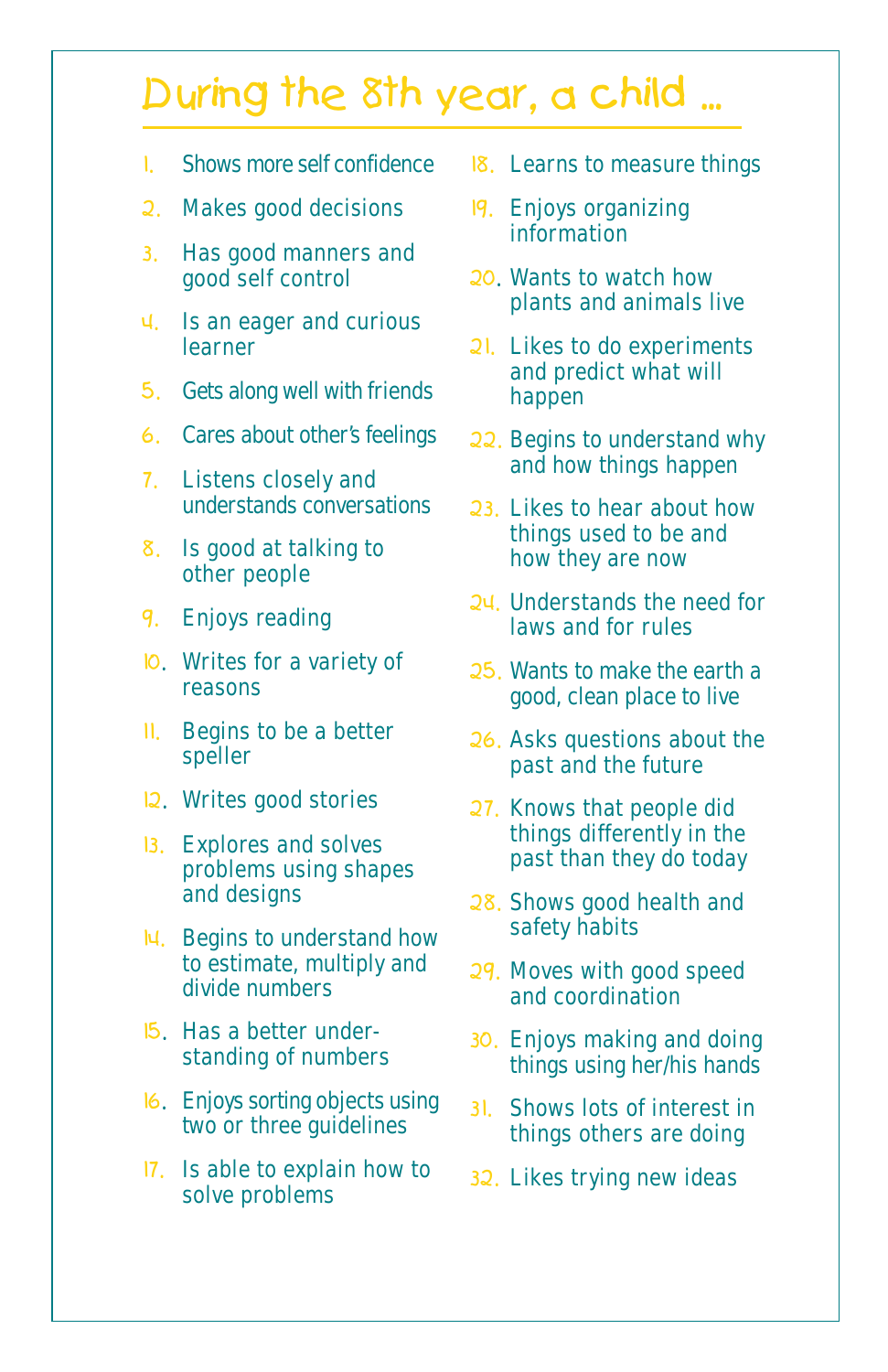### Use this guide to help.

Remember that some children will be able to do all of these things and more. Other children may be able to do many of the things listed but not be able to do others. Use this guide to help you observe your eight-year-old. If you have questions about your child, speak to your pediatrician or school teacher.